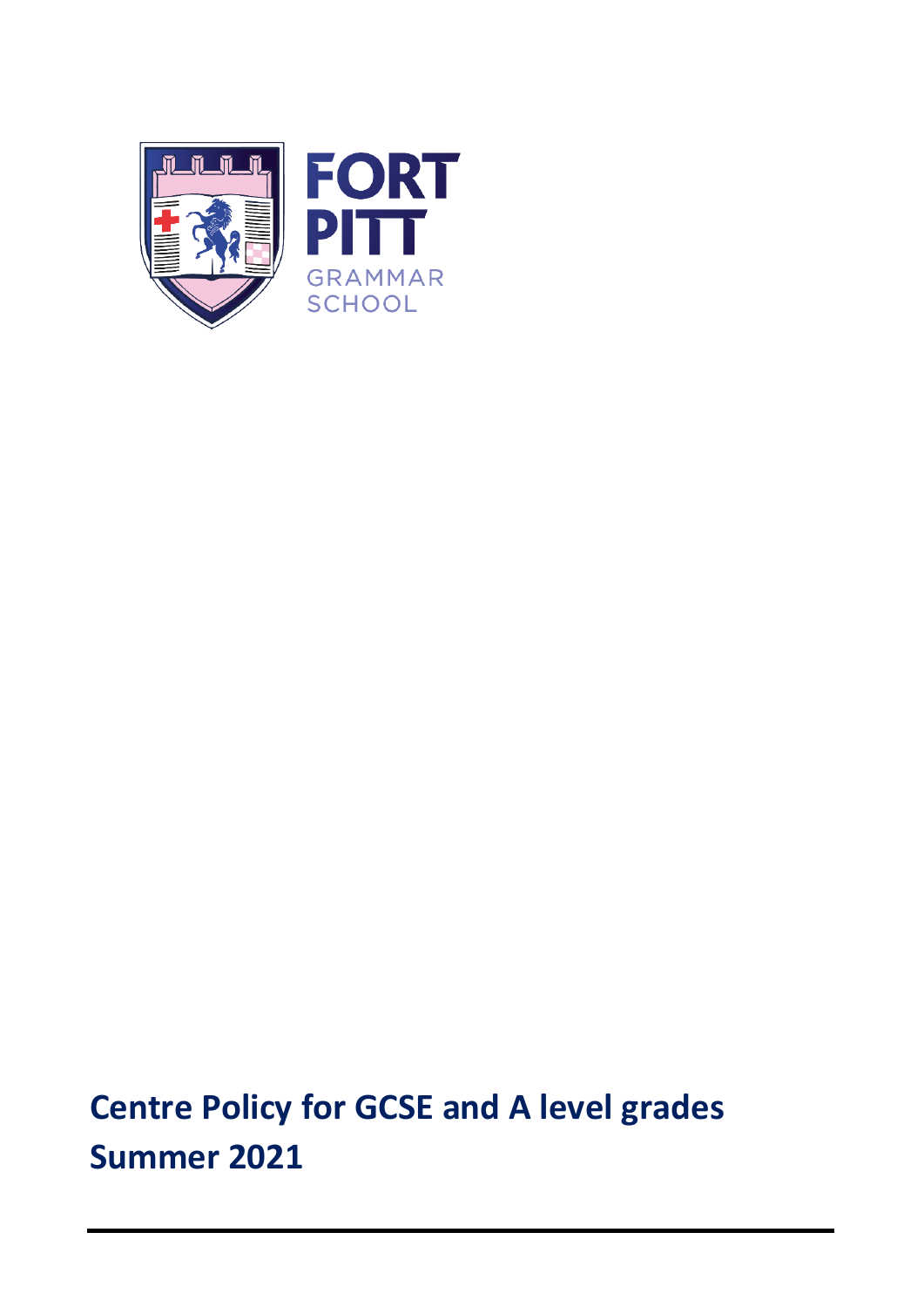

# **Centre Policy for determining teacher assessed grades in Summer 2021**

This policy has taken account of the guidance provided in the document: *JCQ Guidance on the determination of grades for A/AS Levels and GCSEs for summer 2021*

The policy is supported by the following Appendices:

**Appendix 1** Head of Department Checklist **Appendix 2** Evidence Assessment Record **Appendix 3** Candidate Declaration of Own work **Appendix 4** Fort Pitt Grammar School Timeline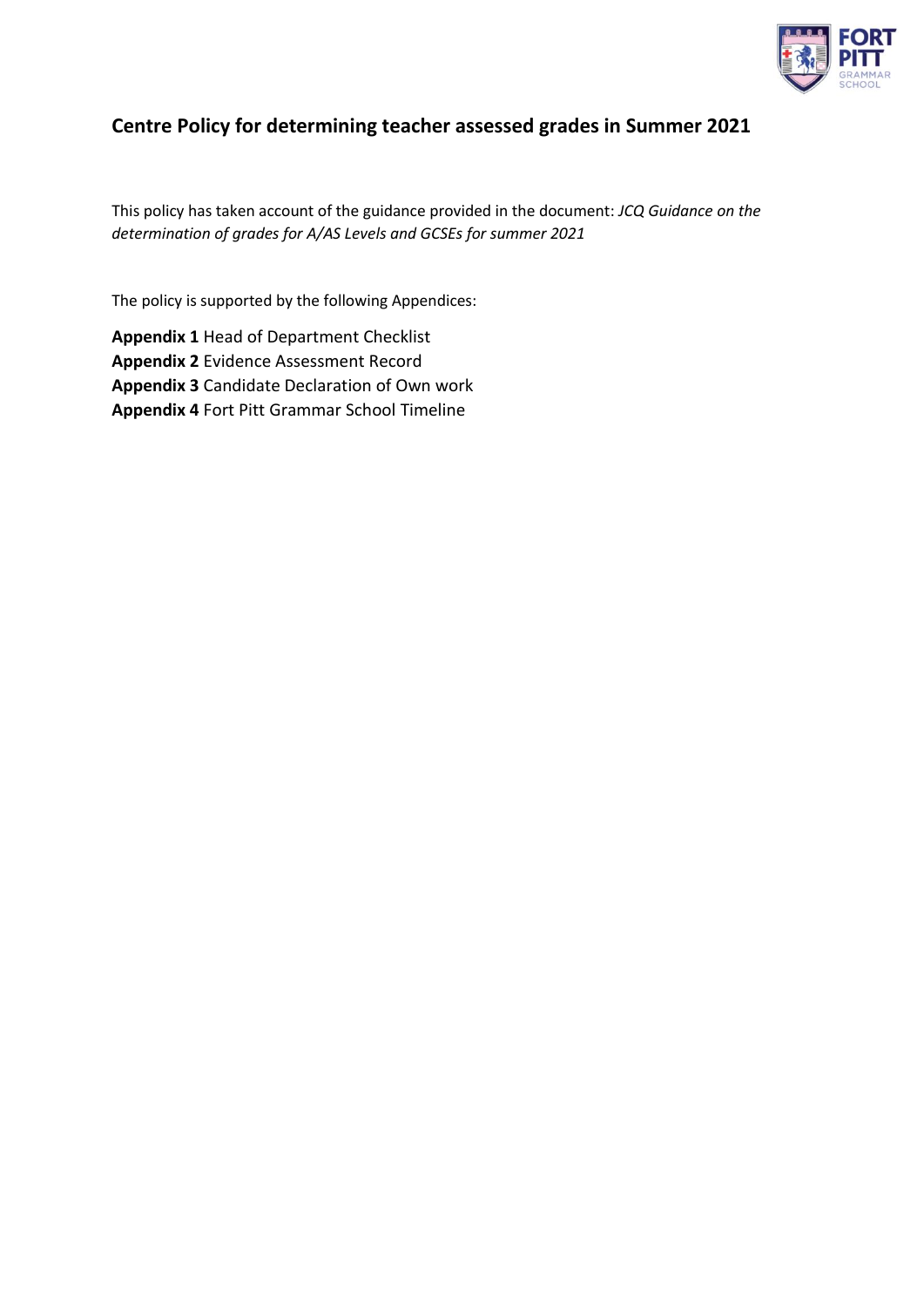

### **Statement of intent**

### **Statement of Intent**

*The purpose of this policy is:*

- *To ensure that teacher assessed grades are determined fairly, consistently, free from bias and effectively within and across departments.*
- *To ensure the operation of effective processes with clear guidelines and support for staff.*
- *To ensure that all staff involved in the processes clearly understand their roles and responsibilities.*
- *To support teachers to take evidence-based decisions in line with Joint Council for Qualifications guidance.*
- *To ensure the consideration of historical centre data in the process, and the appropriate decision making in respect of, teacher assessed grades.*
- *To support a high standard of internal quality assurance in the allocation of teacher assessed grades.*
- *To support FPGS in meeting its obligations in relation to equality legislation.*
- *To ensure FPGS meets all requirements set out by the Department of Education, Ofqual, the Joint Council for Qualifications and awarding organisations for Summer 2021 qualifications.*
- *To ensure the process for communicating to candidates and their parents/carers how they will be assessed is clear, in order to give confidence.*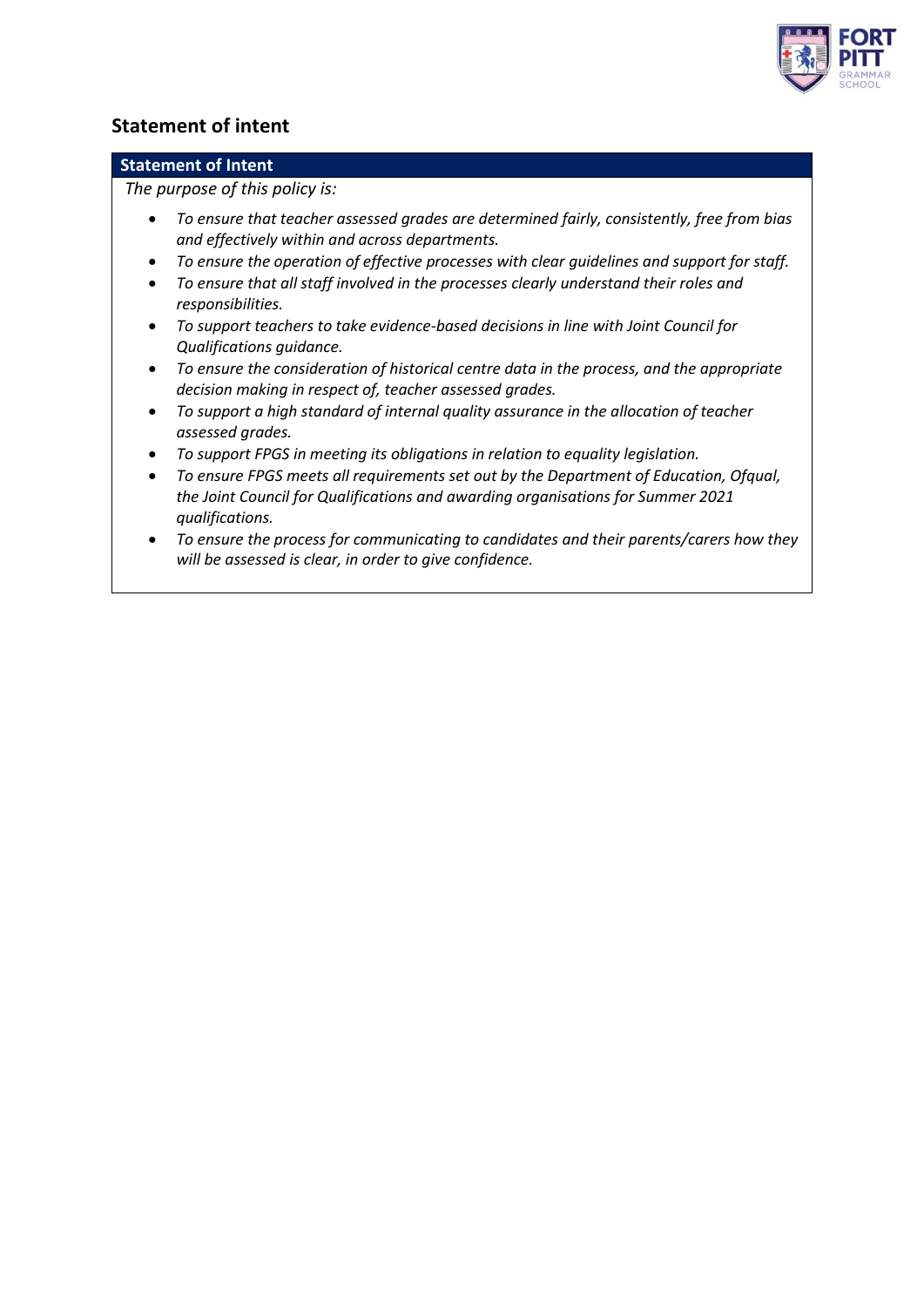

## **Roles and Responsibilities**

### **Roles and Responsibilities**

### *Head of Centre*

- *Our Head of Centre, Nicky Archer, will be responsible for approving our policy for determining teacher assessed grades.*
- *Our Head of Centre has overall responsibility for FPGS as an examinations centre and will ensure that clear roles and responsibilities of all staff are defined.*
- *Our Head of Centre will confirm that teacher assessed grade decisions represent the academic judgement made by teachers and that the checks in place ensure these align with the guidance on standards provided by awarding organisations.*
- *Our Head of Centre will ensure a robust internal quality assurance process has been produced and signed-off in advance of results being submitted.*

### *Senior Leadership Team and Heads of Department*

*Our Senior Leadership Team and Heads of Departments will:*

- *provide training and support to our other staff.*
- *support the Head of Centre in the quality assurance of the final teacher assessed grades.*
- *ensure an effective approach within and across departments and authenticating the preliminary outcome from single teacher subjects.*
- *be responsible for ensuring staff have a clear understanding of the internal and external quality assurance processes and their role within it.*
- *ensure that all teachers within their department make consistent judgements about student evidence in deriving a grade.*
- *ensure all staff conduct assessments under the appropriate levels of control with reference to guidance provided by the Joint Council for Qualifications.*
- *ensure teachers have the information required to make accurate and fair judgments.*
- *ensure that a Head of Department Checklist is completed for each qualification that they are submitting (Appendix 1)*

### *Teachers/ Specialist Teachers / SENCo*

*Our teachers, specialist teachers and SENCo will:*

- *ensure they conduct assessments under our centre's appropriate levels of control and have sufficient evidence, in line with this Centre Policy and guidance from the Joint Council for Qualifications, to provide teacher assessed grades for each student they have entered for a qualification.*
- *ensure that the teacher assessed grade they assign to each student is a fair, valid and reliable reflection of the assessed evidence available for each student.*
- *make judgements based on what each student has been taught and what they have been assessed on, as outlined in the section on grading in the main JCQ guidance.*
- *produce an Assessment Record (Appendix 2) for each subject cohort, that includes the nature of the assessment evidence being used, the level of control for assessments considered, and any other evidence that explains the determination of the final teacher assessed grades. Any necessary variations for individual students will also be recorded.*
- *securely store and be able to retrieve sufficient evidence to justify their decisions.*

### *Examinations Officer*

*Our Examinations Officer will:*

• *be responsible for the administration of our final teacher assessed grades and for managing the post-results services.*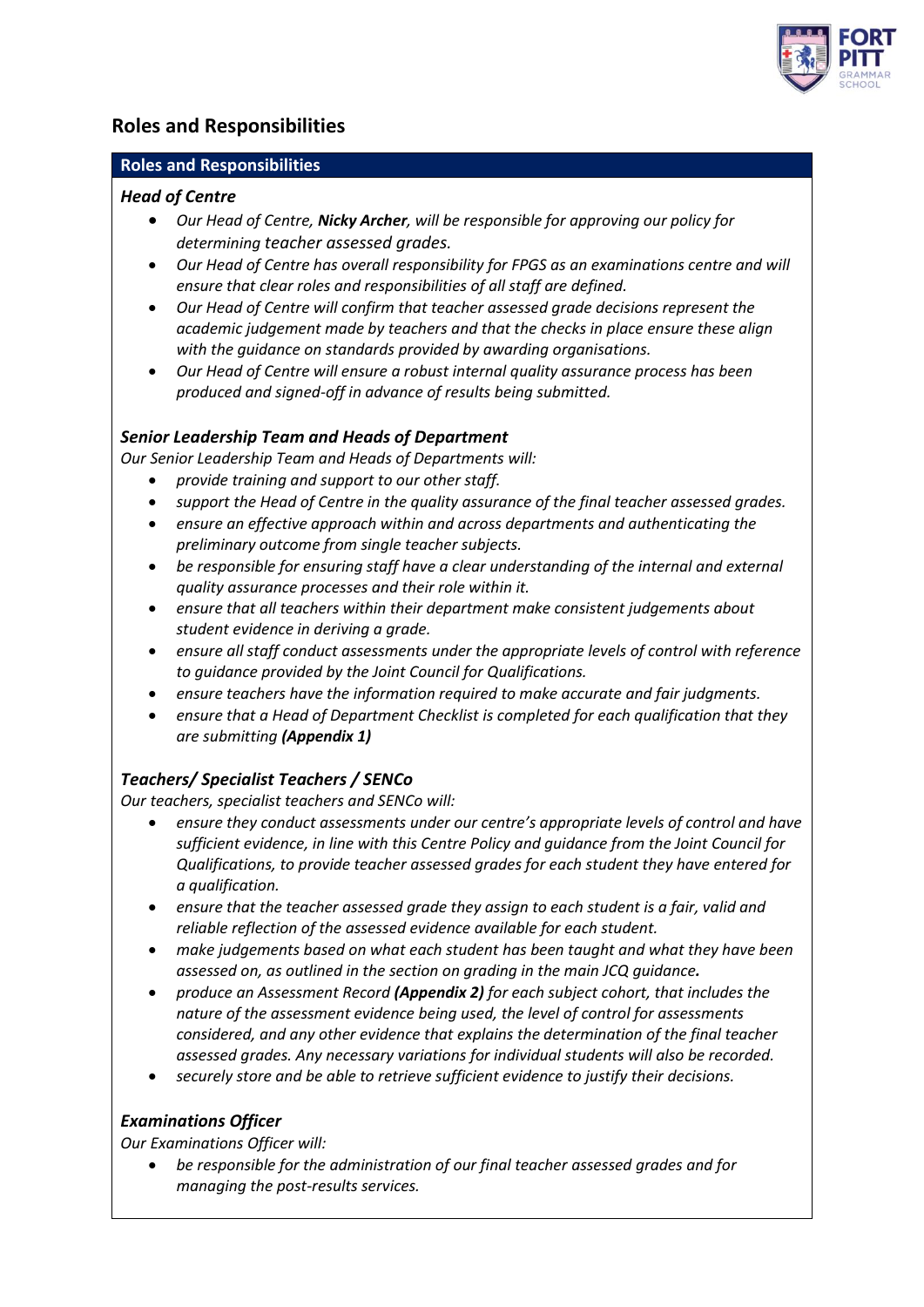

### **Training, support and guidance**

### **Training**

This section provides details of the approach our centre will take to *training, support and guidance in determining teacher assessed grades this year*

- *Teachers involved in determining grades in our centre will attend any centre-based training to help achieve consistency and fairness to all students.*
- *Teachers will engage fully with all training and support that has been provided by the Joint Council for Qualifications and the awarding organisations.*

### **Support for Newly Qualified Teachers and teachers less familiar with assessment**

This section provides details of our approach to *training, support and guidance for newly qualified teachers and teachers less familiar with assessment*

- *We will provide mentoring from experienced teachers to NQTs and teachers less familiar with assessment.*
- *We will put in place additional internal reviews of teacher assessed grades for NQTs and other teachers as appropriate.*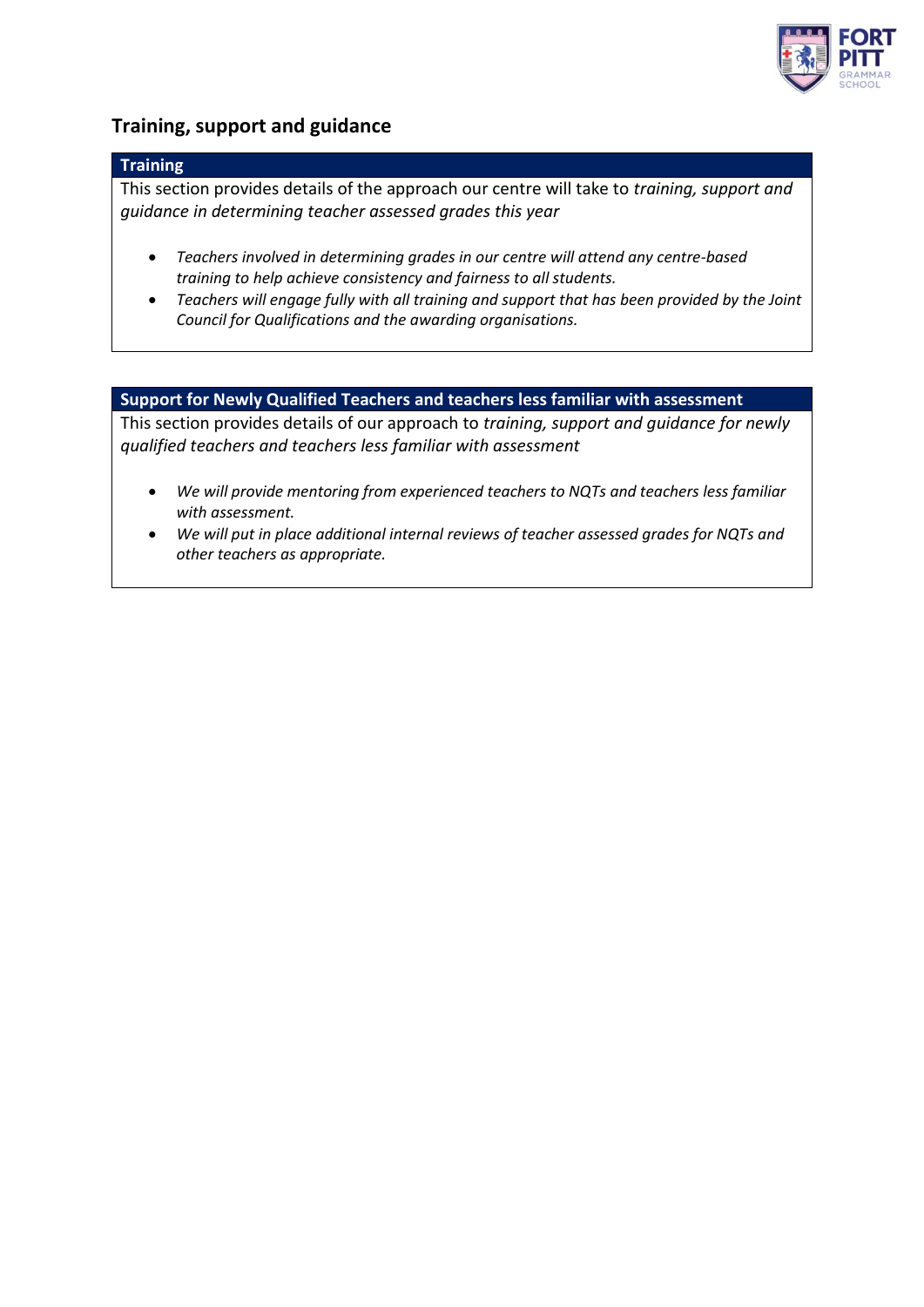

# **Use of appropriate evidence**

This section of our Centre Policy indicates how our centre will give due regard to the section in the JCQ guidance entitled: *Guidance on grading for teachers*.

|                | <b>Use of evidence</b>                                                                                                                                                                                                                                                                                                                                                          |
|----------------|---------------------------------------------------------------------------------------------------------------------------------------------------------------------------------------------------------------------------------------------------------------------------------------------------------------------------------------------------------------------------------|
|                | This section gives details in relation to our use of evidence.                                                                                                                                                                                                                                                                                                                  |
| ٠<br>$\bullet$ | Teachers making judgements will have regard to the Ofqual Head of Centre guidance on<br>recommended evidence, and further guidance provided by awarding organisations.<br>All candidate evidence used to determine teacher assessed grades, and associated<br>documentation, will be retained and made available for the purposes of external quality<br>assurance and appeals. |
| ٠              | We will be using student work produced in response to assessment materials provided by<br>our awarding organisation(s), including groups of questions, past papers or similar<br>materials such as practice or sample papers.                                                                                                                                                   |
| ٠              | We will use non-exam assessment work (often referred to as coursework), even if this has<br>not been fully completed.                                                                                                                                                                                                                                                           |
| $\bullet$      | We will use student work produced in centre-devised tasks that reflect the specification,<br>that follow the same format as awarding organisation materials, and have been marked in<br>a way that reflects awarding organisation mark schemes.                                                                                                                                 |
| $\bullet$      | We will use substantial class or homework (including work that took place during remote<br>learning).                                                                                                                                                                                                                                                                           |
|                | We will use internal tests taken by pupils.                                                                                                                                                                                                                                                                                                                                     |
|                | We will use mock exams taken over the course of study.                                                                                                                                                                                                                                                                                                                          |
| $\bullet$      | We will use records of a student's capability and performance over the course of study in<br>performance-based subjects such as music, drama and PE.                                                                                                                                                                                                                            |
|                | We provide further detail in the following areas:                                                                                                                                                                                                                                                                                                                               |
|                | Additional Assessment Materials (AMM)- provided by the Exam Boards, specifically for<br>Summer 2021 TAG process                                                                                                                                                                                                                                                                 |
|                | When AAM is used:                                                                                                                                                                                                                                                                                                                                                               |
|                | We may use additional assessment materials to give students the opportunity to show<br>what they know, understand or can do in an area of content that has been taught but not<br>yet assessed.                                                                                                                                                                                 |
|                | We may use additional assessment materials to give students an opportunity to show<br>improvement, for example, to validate or replace an existing piece of evidence.<br>We may use additional assessment materials to support consistency of judgement                                                                                                                         |
|                | between teachers or classes by giving everyone the same task to complete.<br>We may combine and/or remove elements of questions where, for example, a multi-part                                                                                                                                                                                                                |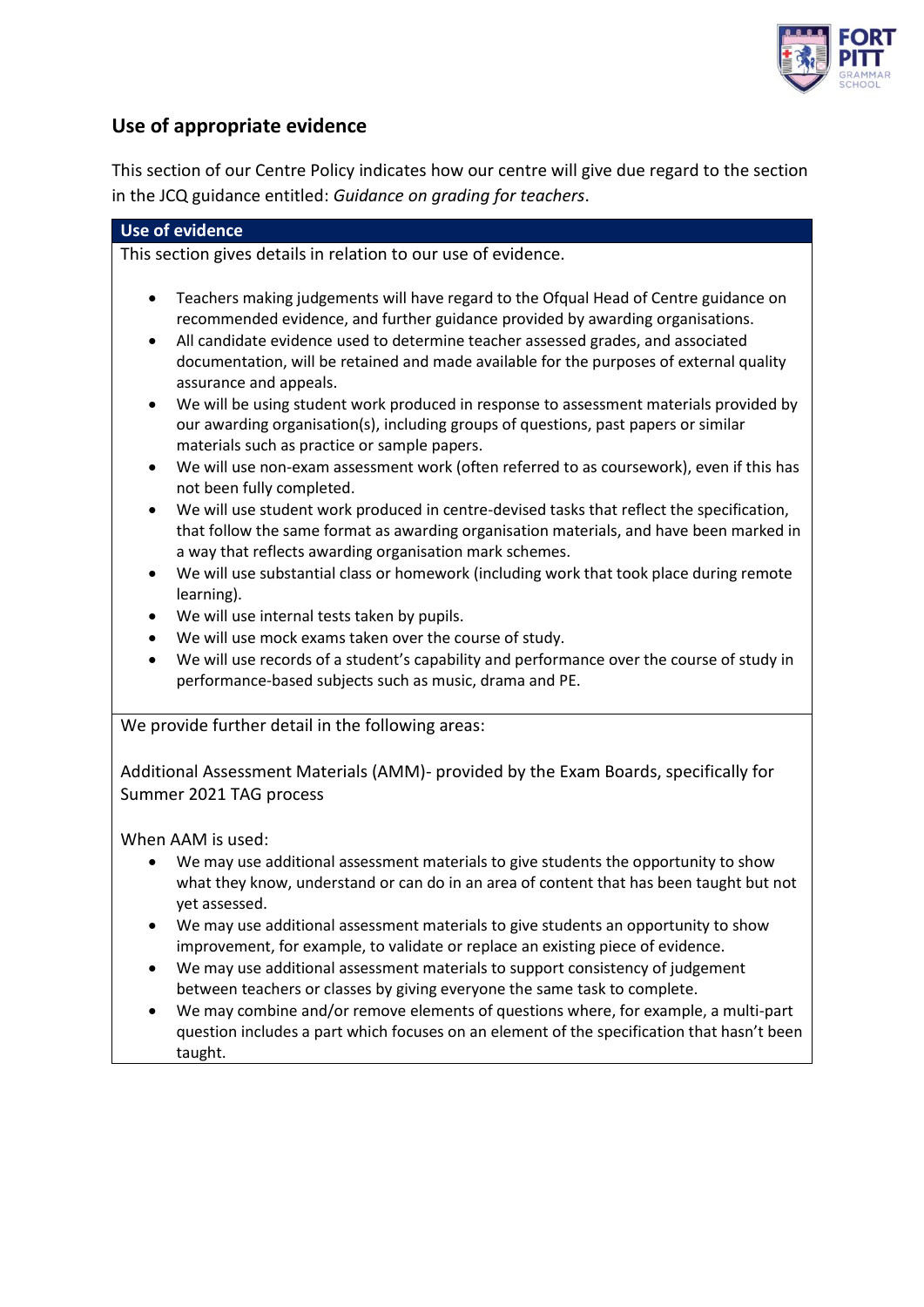

Our centre will ensure the appropriateness of evidence and balance of evidence in arriving at grades in the following ways:

- We will consider the level of control under which an assessment was completed, for example, whether the evidence was produced under high control and under supervision or at home.
- We will ensure that we are able to authenticate the work as the student's own, especially where that work was not completed within the school. **(Appendix 3)**
- We will consider the limitations of assessing a student's performance when using assessments that have been completed more than once, or drafted and redrafted, where this is not a skill being assessed.
- We will consider the specification and assessment objective coverage of the assessment.
- We will consider the depth and breadth of knowledge, understanding and skills assessed, especially higher order skills within individual assessments.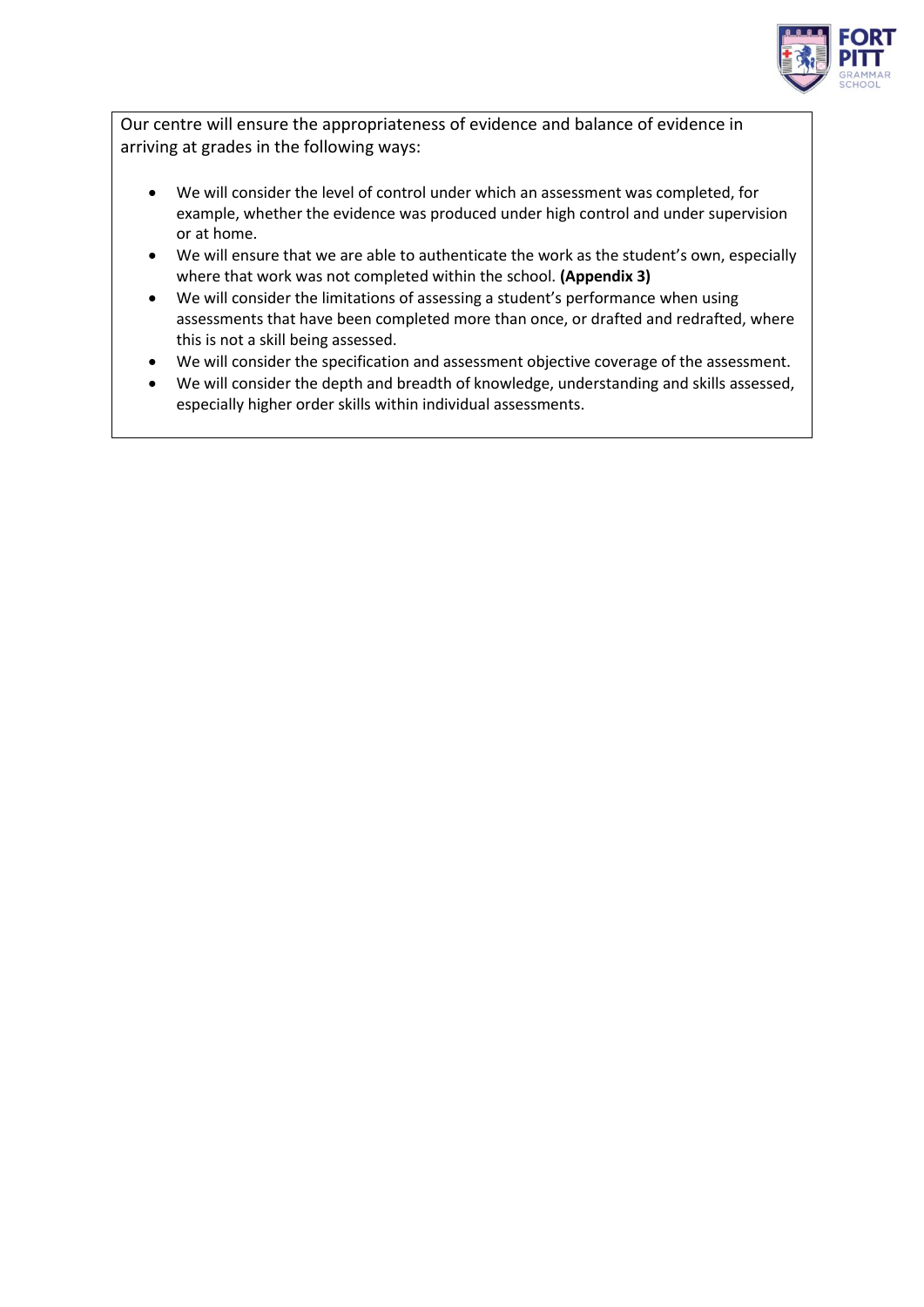

### **Determining teacher assessed grades**

This section of our Centre Policy outlines the approach our centre will take to awarding teacher assessed grades.

#### **Awarding teacher assessed grades based on evidence**

We give details here of our centre's approach to awarding teacher assessed grades.

- Our teachers will determine grades based on evidence which is commensurate with the standard at which a student is performing, i.e. their demonstrated knowledge, understanding and skills across the content of the course they have been taught.
- Our teachers will record how the evidence was used to arrive at a fair and objective grade, which is free from bias.
- Our teachers will produce an Assessment Record **(Appendix 2)** for each subject cohort and will share this with their Head of Department. Any necessary variations for individual students will also be shared.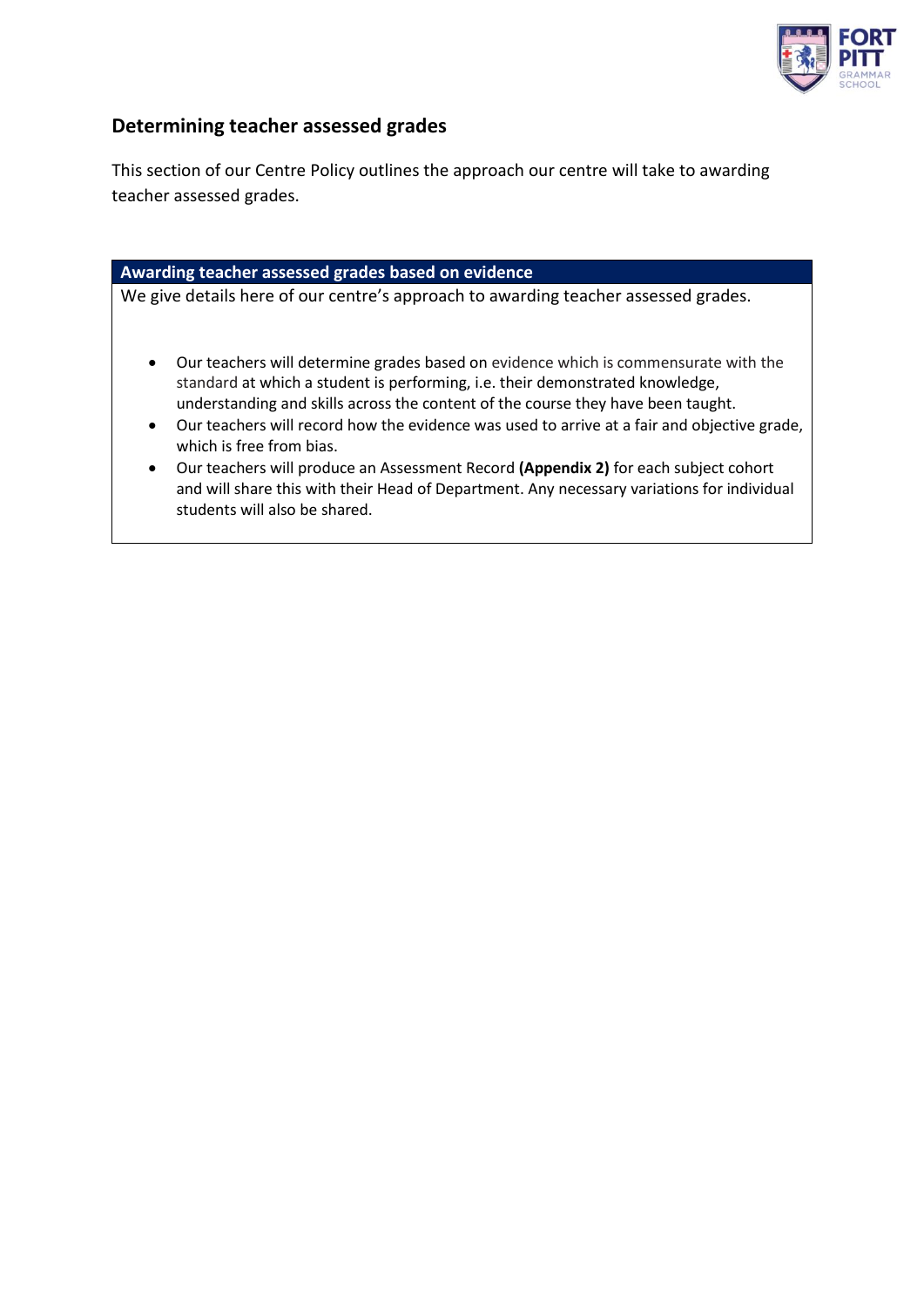

### **Internal quality assurance**

This section of our Centre Policy outlines the approach our centre will take to ensure internal standardisation of teacher assessed grades, to ensure consistency, fairness and objectivity of decisions.

### *Head of Centre Internal Quality Assurance and Declaration*

#### **Internal quality assurance**

This section gives details of our approach to internal standardisation, within and across subject departments.

- We will ensure that all teachers involved in deriving teacher assessed grades read and understand this Centre Policy document.
- In subjects where there is more than one teacher and/or class in the department, we will ensure that our centre carries out an internal standardisation process.
- We will ensure that all teachers are provided with training and support to ensure they take a consistent approach to:
	- o Arriving at teacher assessed grades
	- o Marking of evidence
	- o Reaching a holistic grading decision
	- o Applying the use of grading support and documentation
- We will conduct internal standardisation across all grades.
- We will ensure that the Assessment Record will form the basis of internal standardisation and discussions across teachers to agree the awarding of teacher assessed grades.
- Where necessary, we will review and reflect on individual grading decisions to ensure alignment with the standards as outlined by our awarding organisation(s).
- Where appropriate, we will amend individual grade decisions to ensure alignment with the standards as outlined by our awarding organisation(s).
- Where there is only one teacher involved in marking assessments and determining grades, then the output of this activity will be reviewed by an appropriate member of staff within the centre.
	- o **This will be reviewed by a member of staff with the centre and /or the Trust with the appropriate subject knowledge.**
- In respect of equality legislation, we will consider the range of evidence for students of different protected characteristics that are included in our internal standardisation.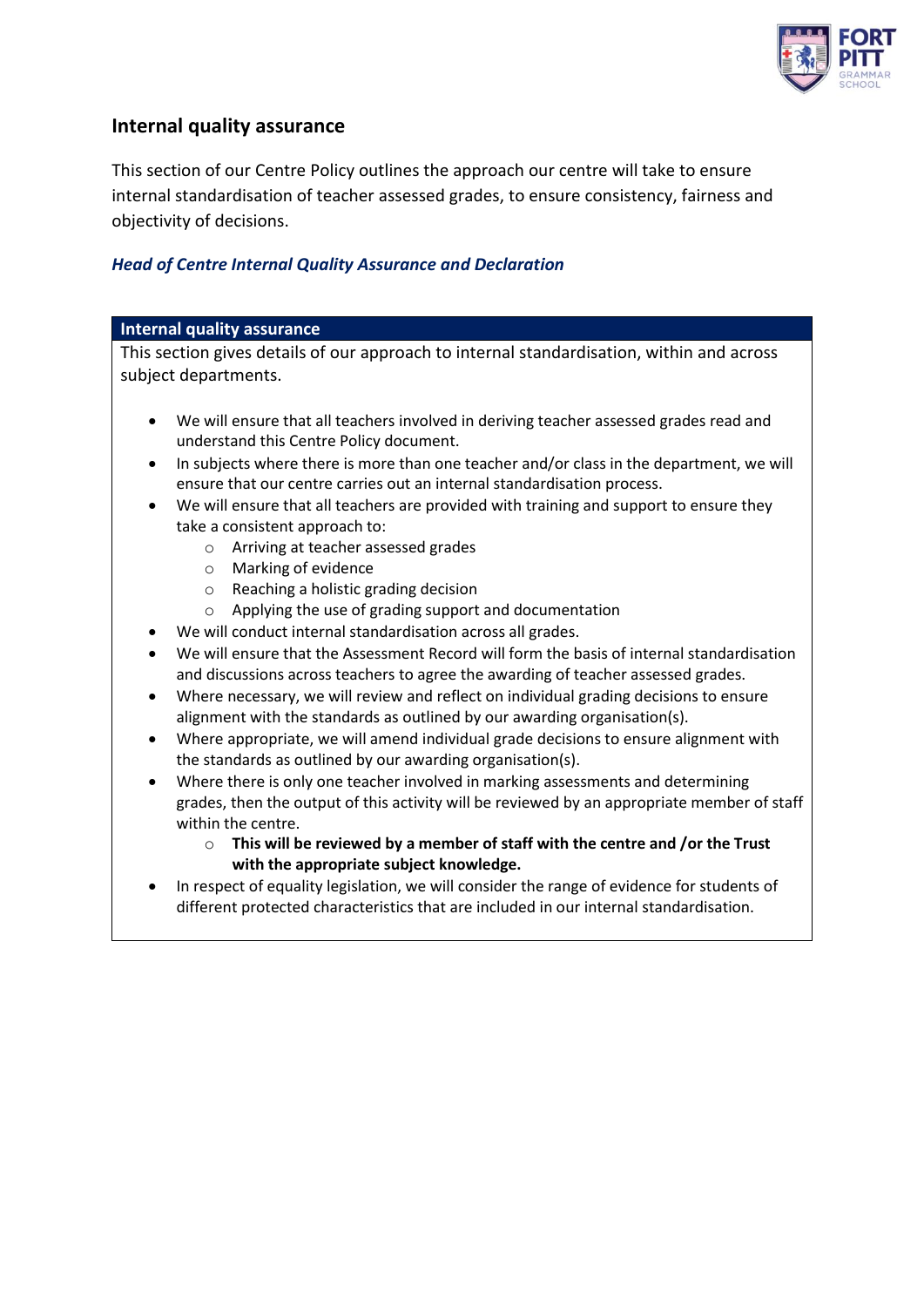

# **Comparison of teacher assessed grades to results for previous cohorts**

This section of our Centre Policy outlines the approach we will take to compare our teacher assessed grades in 2021 with results from previous cohorts.

### **Comparison of Teacher Assessed Grades to results for previous cohorts**

This section gives details of our internal process to ensure a comparison of teacher assessed grades at qualification level to results for previous cohorts in our centre taking the same qualification.

- We will compile information on the grades awarded to our students in past June series in which exams took place using the data analysis document from previous exams series.
- We will consider the size of our cohort from year to year.
- We will consider the stability of our centre's overall grade outcomes from year to year.
- We will consider both subject and centre level variation in our outcomes during the internal quality assurance process.
- We will prepare a succinct narrative on the outcomes of the review against historic data which, in the event of significant divergence from the qualifications-levels profiles attained in previous examined years, which address the reasons for this divergence. This commentary will be available for subsequent review during the QA process.

This section gives details of the approach our centre will follow if our initial teacher assessed grades for a qualification are viewed as overly lenient or harsh compared to results in previous years.

- We will compile historical data giving appropriate regard to potential mixtures of A\*-G and 9-1 grades in GCSEs. Where required, we will use the Ofqual guidance to convert legacy grades into the new 9 to 1 scale.
- We will bring together other data sources that will help to quality assure the grades we intend to award in 2021 (such as FFT; 4Matrix)

This section gives details of changes in our cohorts that need to be reflected in our comparisons.

• We will omit subjects that we no longer offer from the historical data.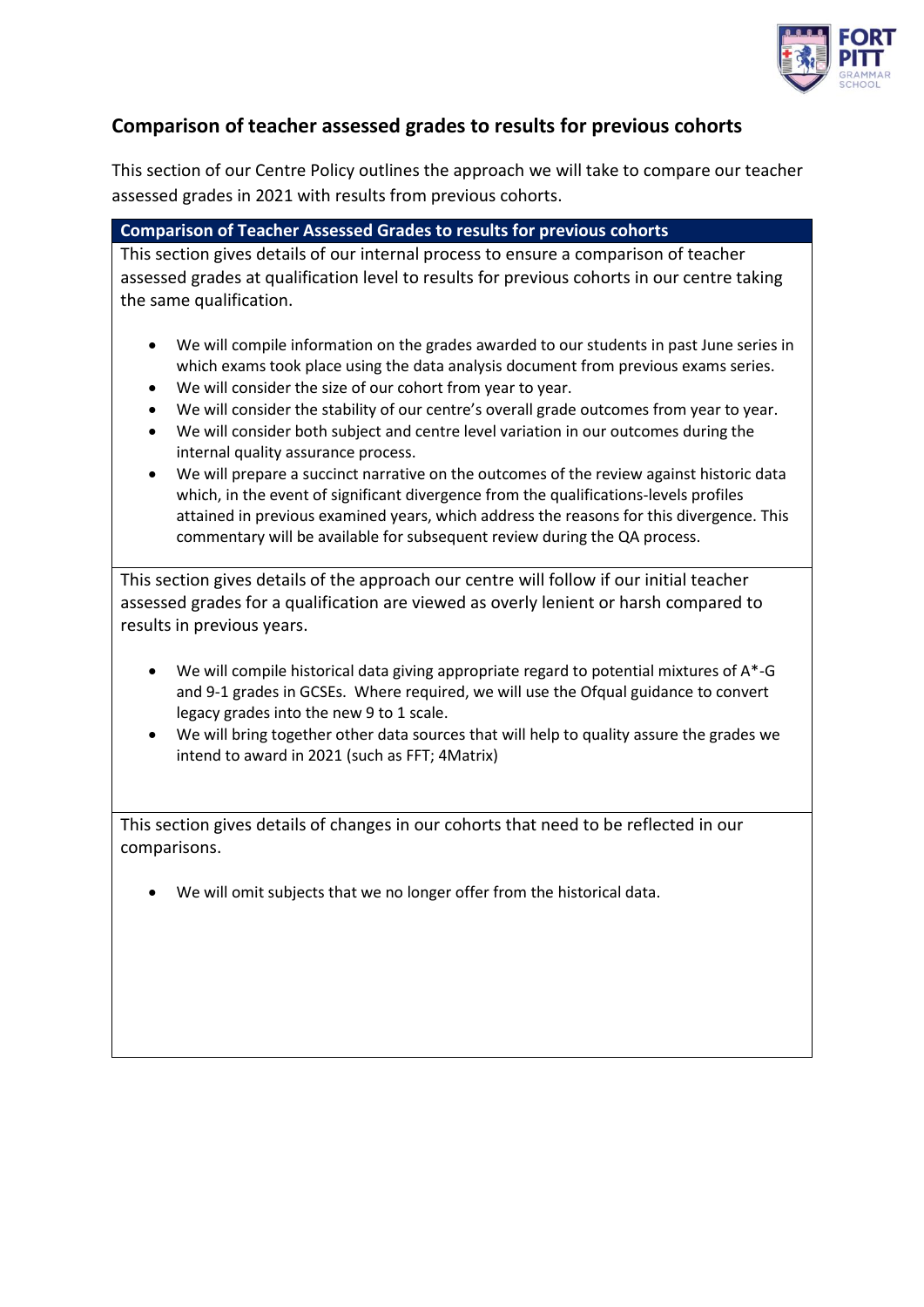

# **Access Arrangements and Special Considerations**

This section of our Centre Policy outlines the approach our centre will take to provide students with appropriate access arrangements and consider mitigating circumstances in particular instances.

| Reasonable adjustments and mitigating circumstances (special consideration)                                                               |  |  |  |
|-------------------------------------------------------------------------------------------------------------------------------------------|--|--|--|
| This section gives details of our approach to access arrangements and mitigating                                                          |  |  |  |
| circumstances (special consideration).                                                                                                    |  |  |  |
|                                                                                                                                           |  |  |  |
|                                                                                                                                           |  |  |  |
| Where students have agreed access arrangements or reasonable adjustments (for<br>$\bullet$                                                |  |  |  |
| example a reader or scribe) we will make every effort to ensure that these arrangements<br>are in place when assessments are being taken. |  |  |  |
| Where an assessment has taken place without an agreed reasonable adjustment or access<br>$\bullet$                                        |  |  |  |
| arrangement, we will remove that assessment from the basket of evidence and                                                               |  |  |  |
| alternative evidence obtained.                                                                                                            |  |  |  |
| Where illness or other personal circumstances might have affected performance in<br>$\bullet$                                             |  |  |  |
| assessments used in determining a student's standard of performance, we will take                                                         |  |  |  |
| account of this when making judgements.                                                                                                   |  |  |  |
| We will record, as part of the Assessment Record, how we have incorporated any<br>$\bullet$                                               |  |  |  |
| necessary variations to take account of the impact of illness or personal circumstances on                                                |  |  |  |
| the performance of individual students in assessments.                                                                                    |  |  |  |
| To ensure consistency in the application of Special Consideration, we will ensure all<br>$\bullet$                                        |  |  |  |
| teachers have read and understood the document: $JCQ - A$ guide to the special                                                            |  |  |  |

[consideration process, with effect from 1 September 2020](https://www.jcq.org.uk/wp-content/uploads/2020/08/A-guide-to-the-spec-con-process-202021-Website-version.pdf)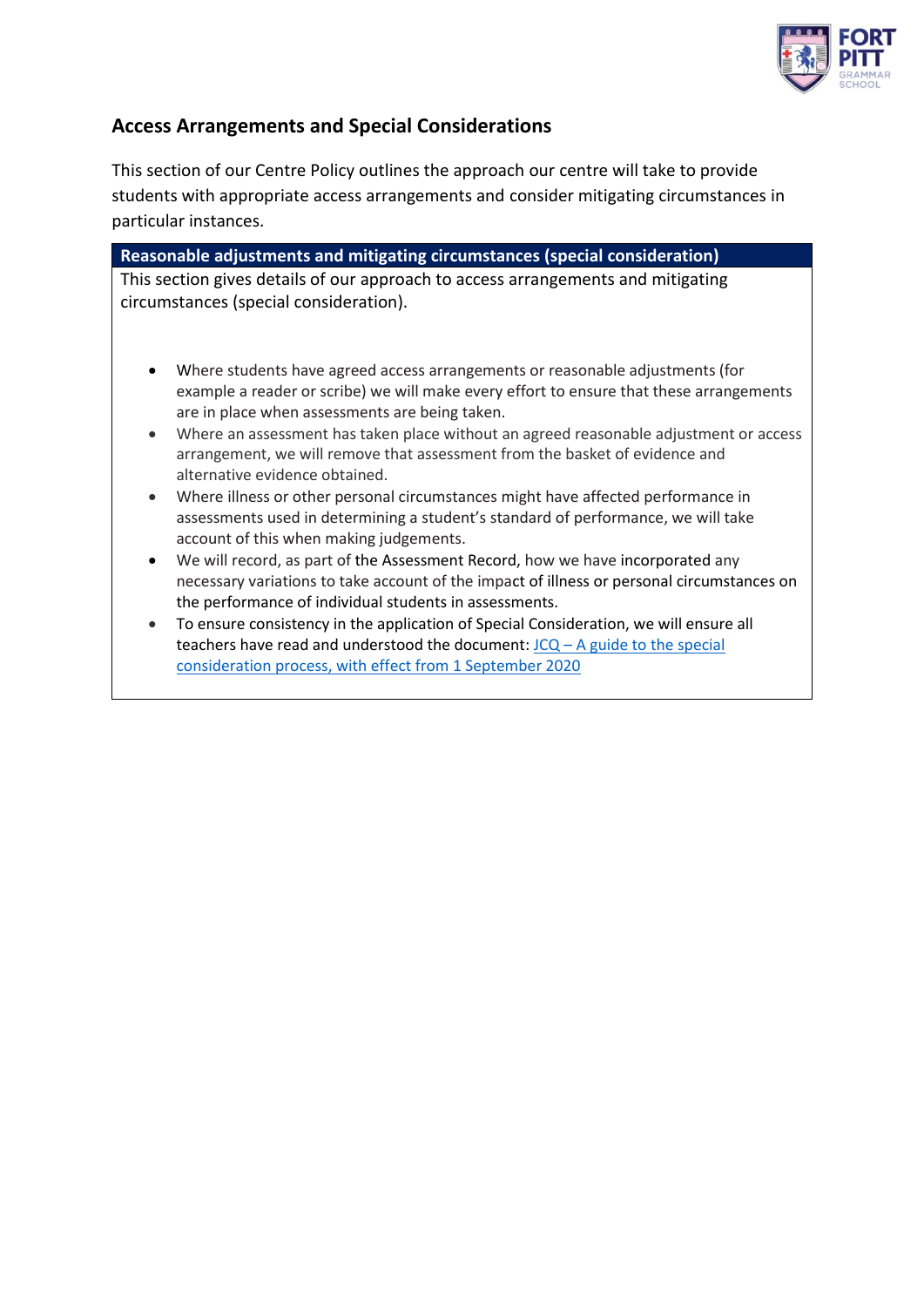

# **Addressing disruption/differential lost learning (DLL)**

# **Addressing Disruption/Differentiated Lost Learning (DLL)**

This section gives details of our approach to address disruption or differentiated lost teaching.

• Teacher assessed grades will be determined based on evidence of the content that has been taught and assessed for each student.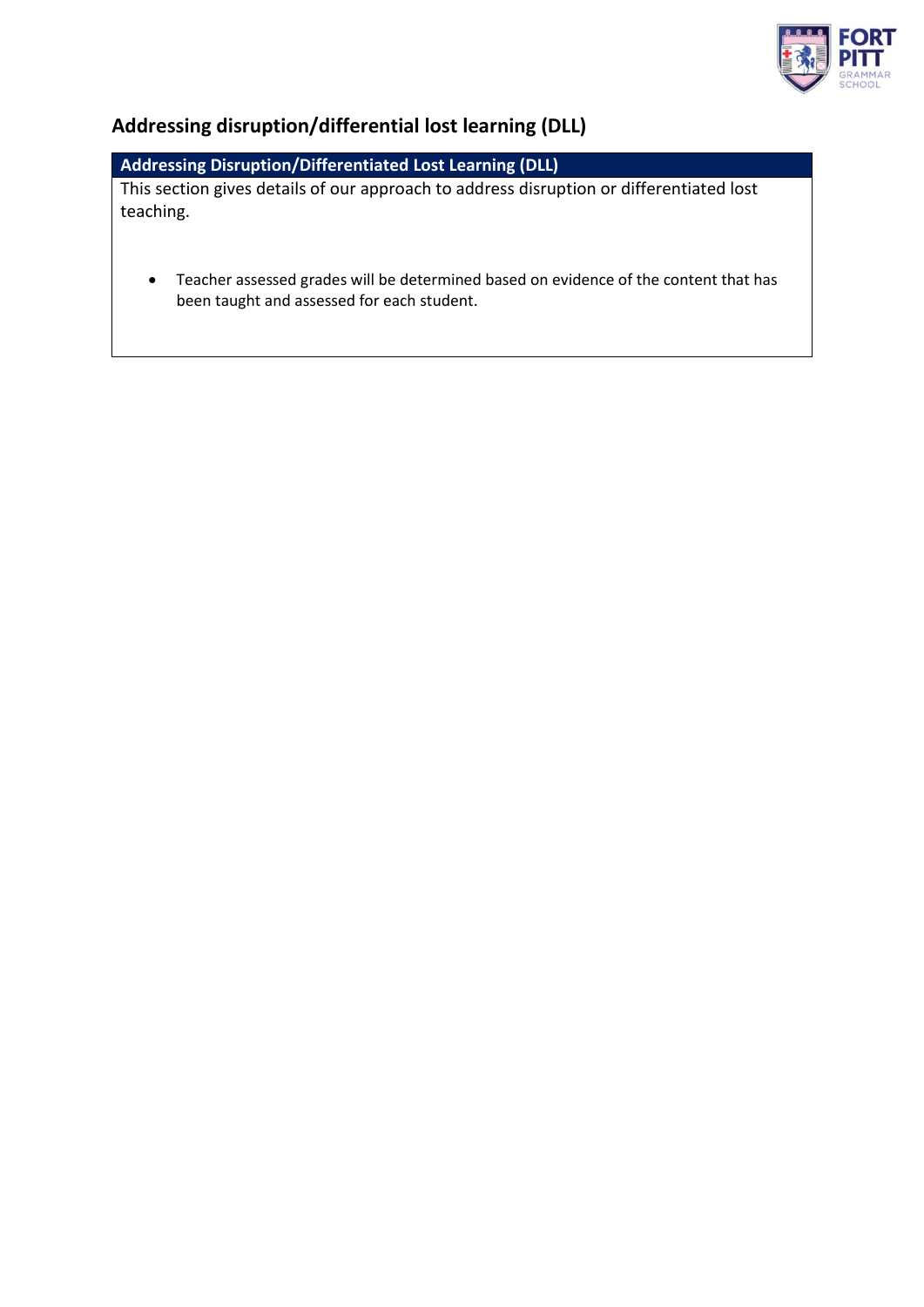

# **Objectivity**

This section of our Centre Policy outlines the arrangements in place to ensure objectivity of decisions.

### **Objectivity**

This section gives a summary of the arrangements in place within our centre in relation to objectivity.

Staff will fulfil their duties and responsibilities in relation to relevant equality and disability legislation.

Senior Leaders, Heads of Department and Centre will consider:

- sources of unfairness and bias (situations/contexts, difficulty, presentation and format, language, conditions for assessment, marker preconceptions);
- how to minimise bias in questions and marking and hidden forms of bias); and
- bias in teacher assessed grades.

To ensure objectivity, all staff involved in determining teacher assessed grades will be made aware that:

- unconscious bias can skew judgements
- the evidence presented should be valued for its own merit as an indication of performance and attainment
- teacher assessed grades should not be influenced by candidates' positive or challenging personal circumstances, character, behaviour, appearance, socio-economic background, or protected characteristics.
- unconscious bias is more likely to occur when quick opinions are formed
- our internal standardisation process will help to ensure that there are different perspectives to the quality assurance process.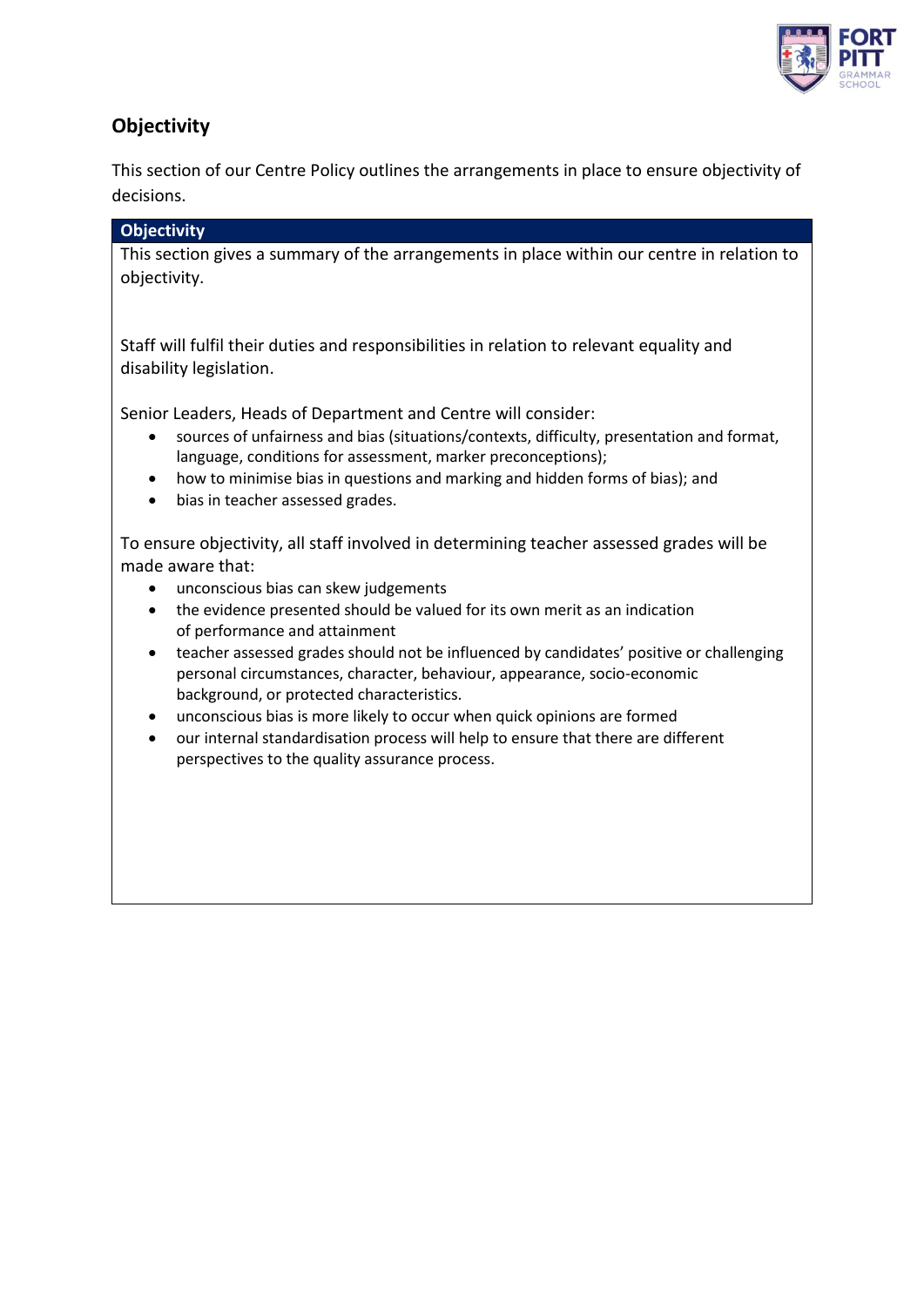

## **Recording decisions and retention of evidence and data**

This section of our Centre Policy outlines our arrangements to recording decisions and to retaining evidence and data.

| <b>Recording Decisions and Retention of Evidence and Data</b>                        |  |  |  |
|--------------------------------------------------------------------------------------|--|--|--|
| This section outlines our approach to recording decisions and retaining evidence and |  |  |  |
| data.                                                                                |  |  |  |

- We will ensure that teachers and Heads of Departments maintain records that show how the teacher assessed grades process operated, including the rationale for decisions in relation to individual marks/grades **(Appendix 2)**
- We will ensure that evidence is maintained across a variety of tasks to develop a holistic view of each student's demonstrated knowledge, understanding and skills in the areas of content taught.
- We will put in place recording requirements for the various stages of the process to ensure the accurate and secure retention of the evidence used to make decisions.
- We will comply with our obligations regarding data protection legislation.
- We will ensure that the grades accurately reflect the evidence submitted.
- We will ensure that evidence is retained electronically or on paper in a secure centrebased system that can be readily shared with our awarding organisation(s).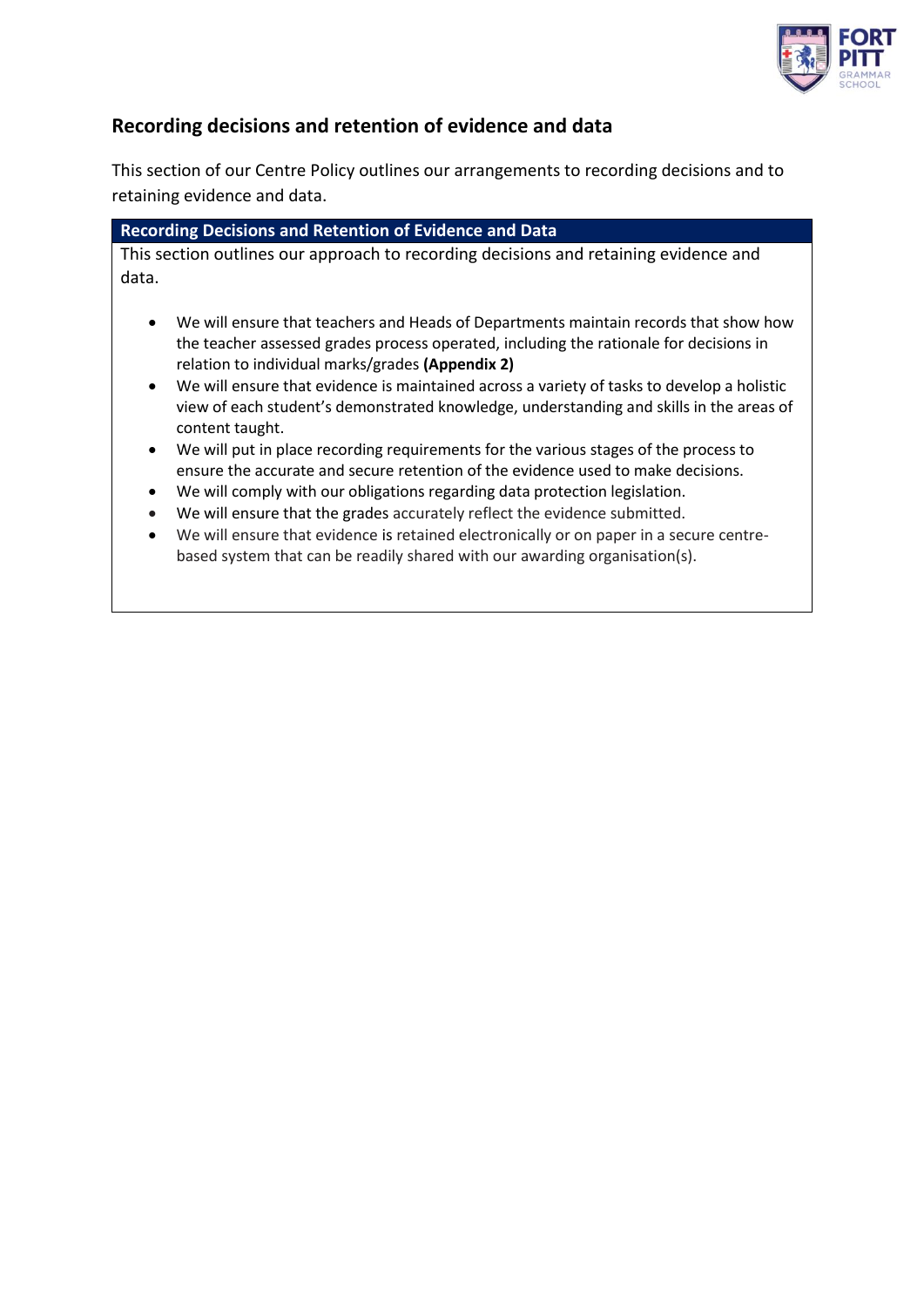

### **Authenticating evidence**

### **Authenticating evidence**

This section of our Centre Policy details the mechanisms in place to ensure that teachers are confident in the authenticity of evidence, and the process for dealing with cases where evidence is not thought to be authentic.

- Robust mechanisms will be in place to ensure that teachers are confident that work used as evidence is the students' own and that no inappropriate levels of support have been given to students to complete it, either within the centre or with external tutors.
	- o **These will include:**
		- TAG Matrix
		- Moderation Process
		- Use of Exam Board Mark Schemes when marking work
		- HOC QA with HOD
		- Internal Ranking system
		- Cross Trust standardisation/moderation (where appropriate)
		- Reference to historical data
- It is understood that awarding organisations will investigate instances where it appears evidence is not authentic. We will follow all guidance provided by awarding organisations to support these determinations of authenticity.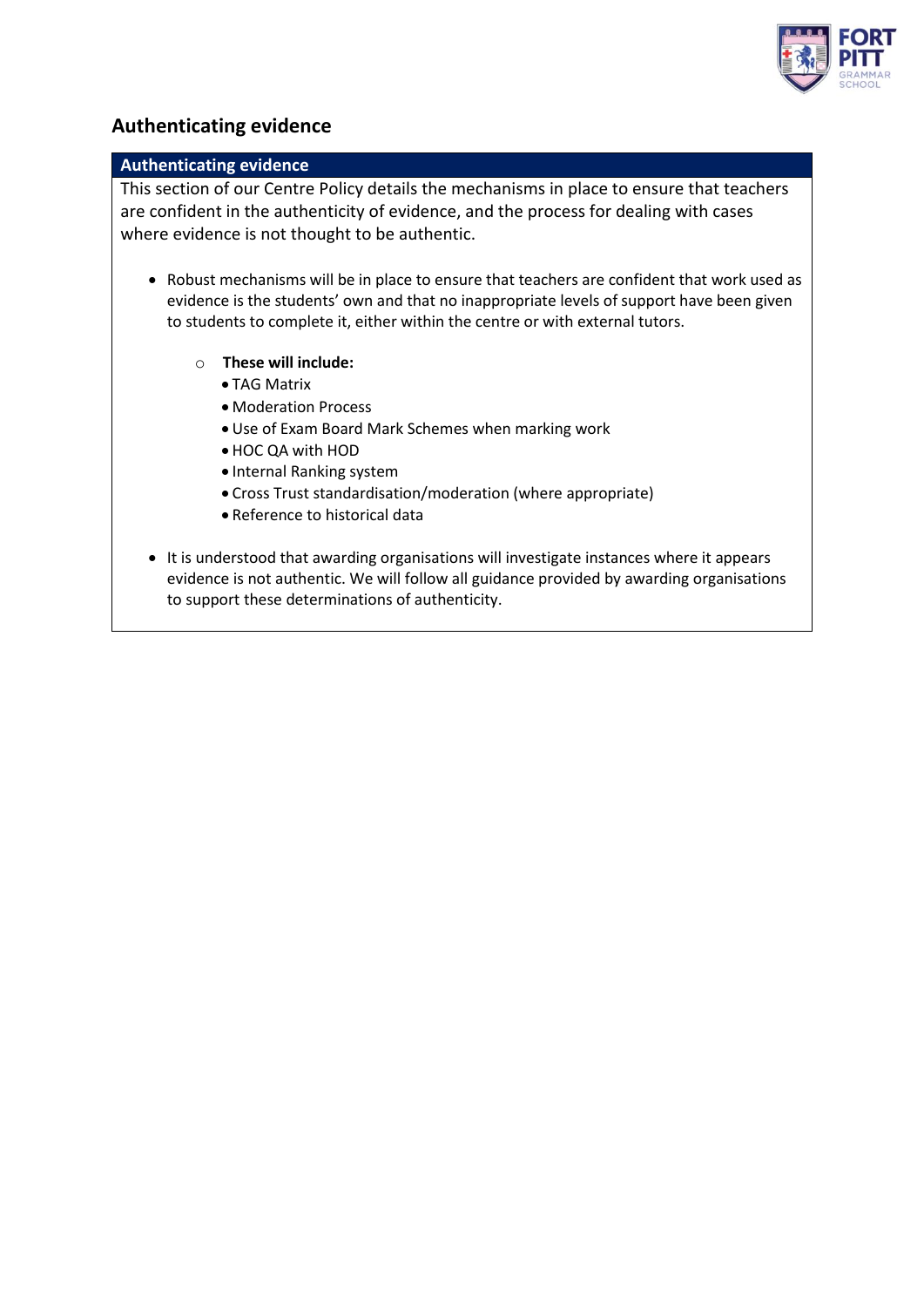

# **Confidentiality, malpractice and conflicts of interest**

### **Confidentiality**

This section of our Centre Policy outlines the measures in place to ensure the confidentiality of the grades our centre determines, and to make students aware of the range of evidence on which those grades will be based.

### **Confidentiality**

This section details the measures in place in our centre to maintain the confidentiality of grades, while sharing information regarding the range of evidence on which the grades will be based.

- All staff involved have been made aware of the need to maintain the confidentiality of teacher assessed grades.
- All teaching staff have been briefed on the requirement to share details of the range of evidence on which students' grades will be based, while ensuring that details of the final grades remain confidential.
- Relevant details from this Policy, including requirements around sharing details of evidence and the confidentiality requirements, have been shared with parents/guardians.

### **Malpractice**

This section of our Centre Policy outlines the measures in place to prevent malpractice and other breaches of exam regulations, and to deal with such cases if they occur.

### **Malpractice**

This section details the measures in place in our centre to prevent malpractice and, where that proves impossible, to handle cases in accordance with awarding organisation requirements.

- Our general centre policies regarding malpractice, maladministration and conflicts of interest have been reviewed to ensure they address the specific challenges of delivery in Summer 2021.
- All staff involved have been made aware of these policies and have received training in them as necessary.
- All staff involved have been made aware of the specific types of malpractice which may affect the Summer 2021 series including:
- breaches of internal security
- deception
- improper assistance to students
- failure to appropriately authenticate a student's work
- over direction of students in preparation for common assessments
- allegations that centres submit grades not supported by evidence that they know to be inaccurate
- centres enter students who were not originally intending to certificate a grade in the Summer 2021 series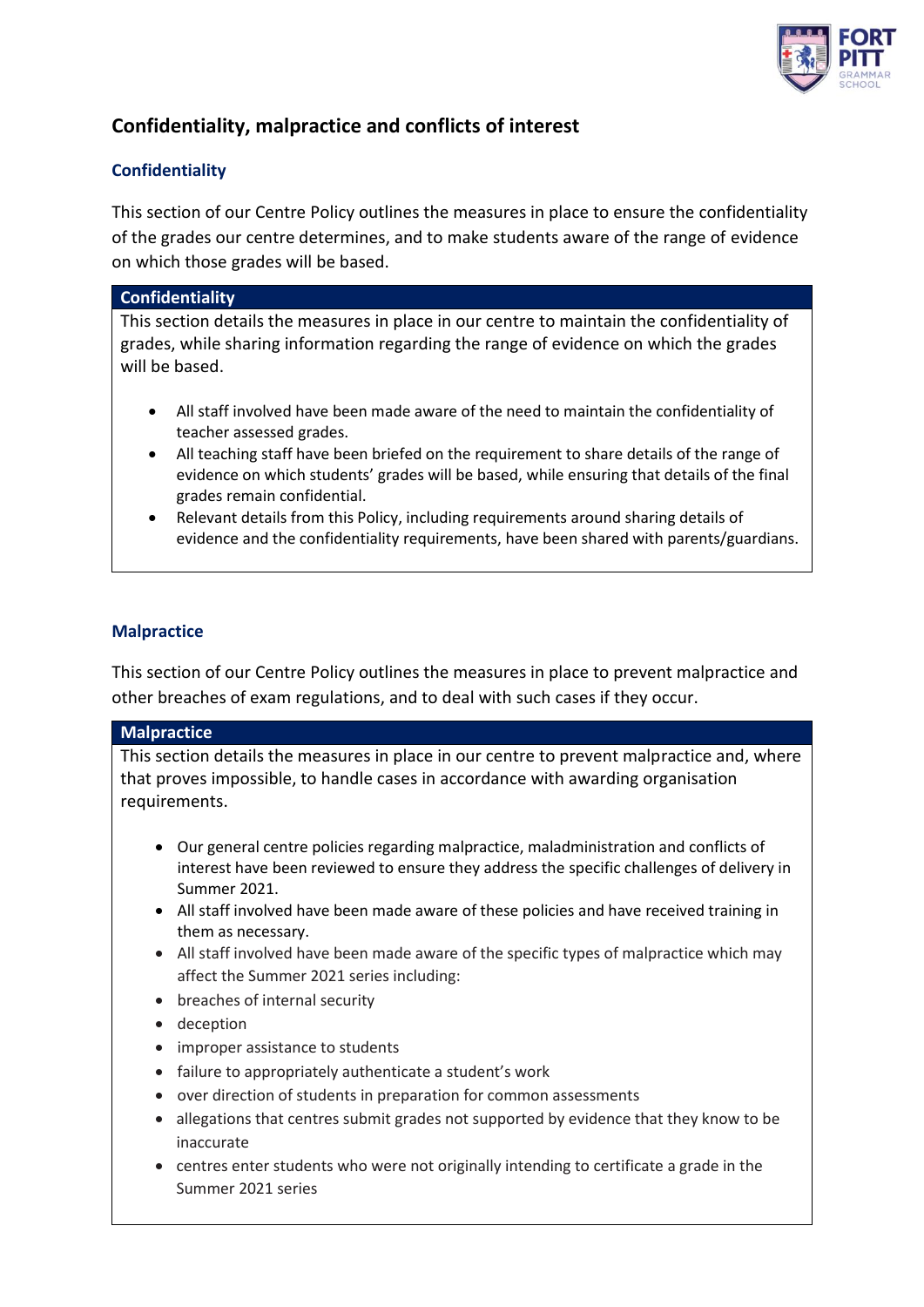

- failure to engage as requested with awarding organisations during the External Quality Assurance and appeal stages
- failure to keep appropriate records of decisions made and teacher assessed grades.
- The consequences of malpractice or maladministration as published in the JCQ guidance: JCQ Suspected Malpractice: Policies and Procedures and including the risk of a delay to students receiving their grades, up to, and including, removal of centre status have been outlined to all relevant staff.

### **Conflicts of Interest**

This section of our Centre Policy outlines the measures in place to address potential conflicts of interest.

### **Conflicts of Interest**

This section details our approach to addressing conflicts of interest, and how we will respond to such allegations.

- To protect the integrity of assessments, all staff involved in the determination of grades must declare any conflict of interest such as relationships with students to our Head of Centre for further consideration.
- Our Head of Centre will take appropriate action to manage any conflicts of interest arising with centre staff in accordance with the JCQ documents - [General Regulations](https://www.jcq.org.uk/wp-content/uploads/2020/09/Gen_regs_approved_centres_20-21_FINAL.pdf)  [for Approved Centres, 1 September 2020 to 31 August 2021.](https://www.jcq.org.uk/wp-content/uploads/2020/09/Gen_regs_approved_centres_20-21_FINAL.pdf)
- We will also carefully consider the need if to separate duties and personnel to ensure fairness in later process reviews and appeals.

### **Private candidates**

This section of our Centre Policy outlines our approach to working with Private Candidates to arrive at appropriate grades.

#### **Private Candidates**

*This section details our approach to providing and quality assuring grades to Private Candidates.*

- *Our arrangements for assessing Private Candidates to arrive at appropriate grades are identical to the approaches utilised for internal candidates.*
- *Where it has been necessary to utilise different approaches, the JCQ Guidance on Private Candidates has been followed and any divergences from our approach for internal candidates have been recorded on the appropriate class/student documentation.*
- *In undertaking the review of cohort grades in conjunction with our centre results profiles from previous examined years, the grades determined by our centre for Private Candidates have been excluded from our analysis.*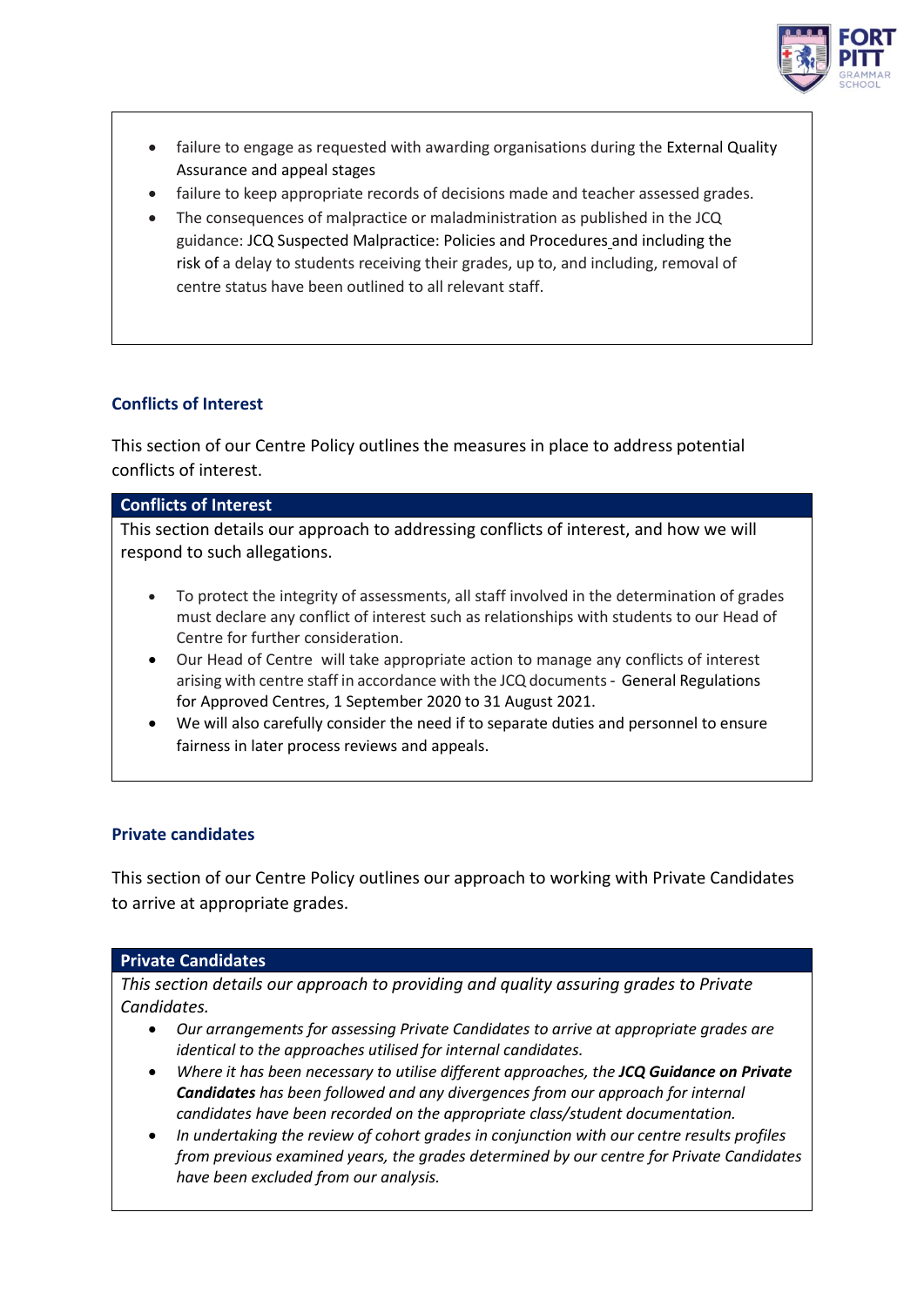

### **External Quality Assurance**

### **External Quality Assurance**

This section outlines the arrangements we have in place to ensure the relevant documentation and assessment evidence can be provided in a timely manner for the purposes of External Quality Assurance sampling, and that staff can be made available to respond to enquiries.

- All staff involved have been made aware of the awarding organisation requirements for External Quality Assurance as set out in the **JCQ Guidance**.
- All necessary records of decision-making in relation to determining grades have been properly kept and can be made available for review as required.
- All student evidence on which decisions regarding the determination of grades has been retained and can be made available for review as required.
- Instances where student evidence used to decide teacher assessed grades is not available, for example where the material has previously been returned to students and cannot now be retrieved, will be clearly recorded on the appropriate documentation.
- All staff involved have been briefed on the possibility of interaction with awarding organisations during the different stages of the External Quality Assurance process and can respond promptly and fully to enquiries, including attendance at Virtual Visits should this prove necessary.
- Arrangements are in place to respond fully and promptly to any additional requirements/reviews that may be identified as a result of the External Quality Assurance process.
- Staff have been made aware that a failure to respond fully and effectively to such additional requirements may result in further action by the awarding organisations, including the withholding of results.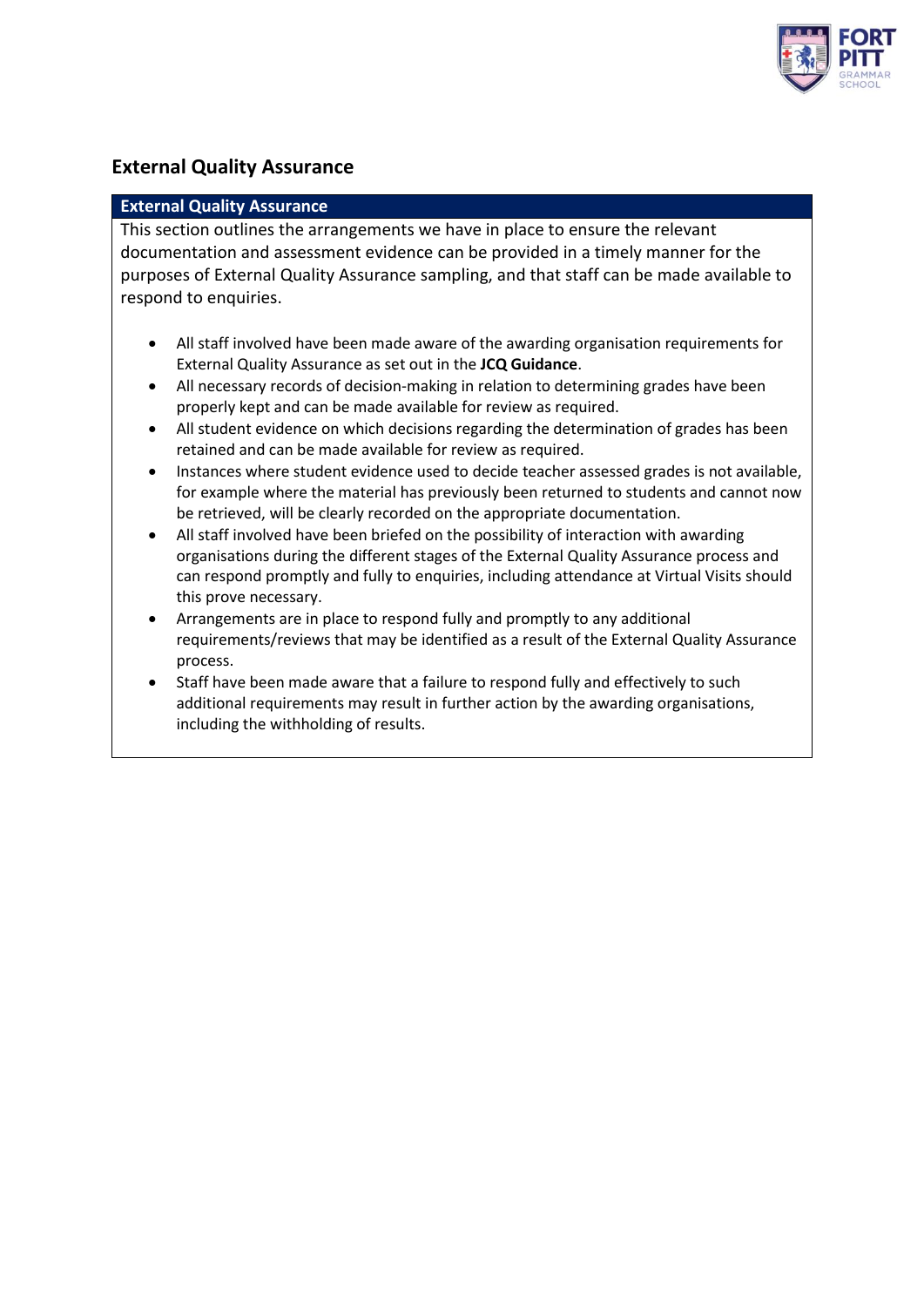

## **Results**

This section of our Centre Policy outlines our approach to the receipt and issue of results to students and the provision of necessary advice and guidance.

### **Results**

This section details our approach to the issue of results to students and the provision of advice and guidance.

- All staff involved have been made aware of the specific arrangements for the issue of results in Summer 2021, including the issuing of A/AS and GCSE results in the same week.
- Arrangements will be made to ensure the necessary staffing, including exams office and support staff, to enable the efficient receipt and release of results to our students.
- Arrangements will be in place for the provision of all necessary advice, guidance and support, including pastoral support, to students on receipt of their results.
- Such guidance will include advice on the appeals process in place in 2021 (see below).
- Appropriate staff will be available to respond promptly to any requests for information from awarding organisations, for example regarding missing or incomplete results, to enable such issues to be swiftly resolved.
- Parents/guardians have been made aware of arrangements for results days.